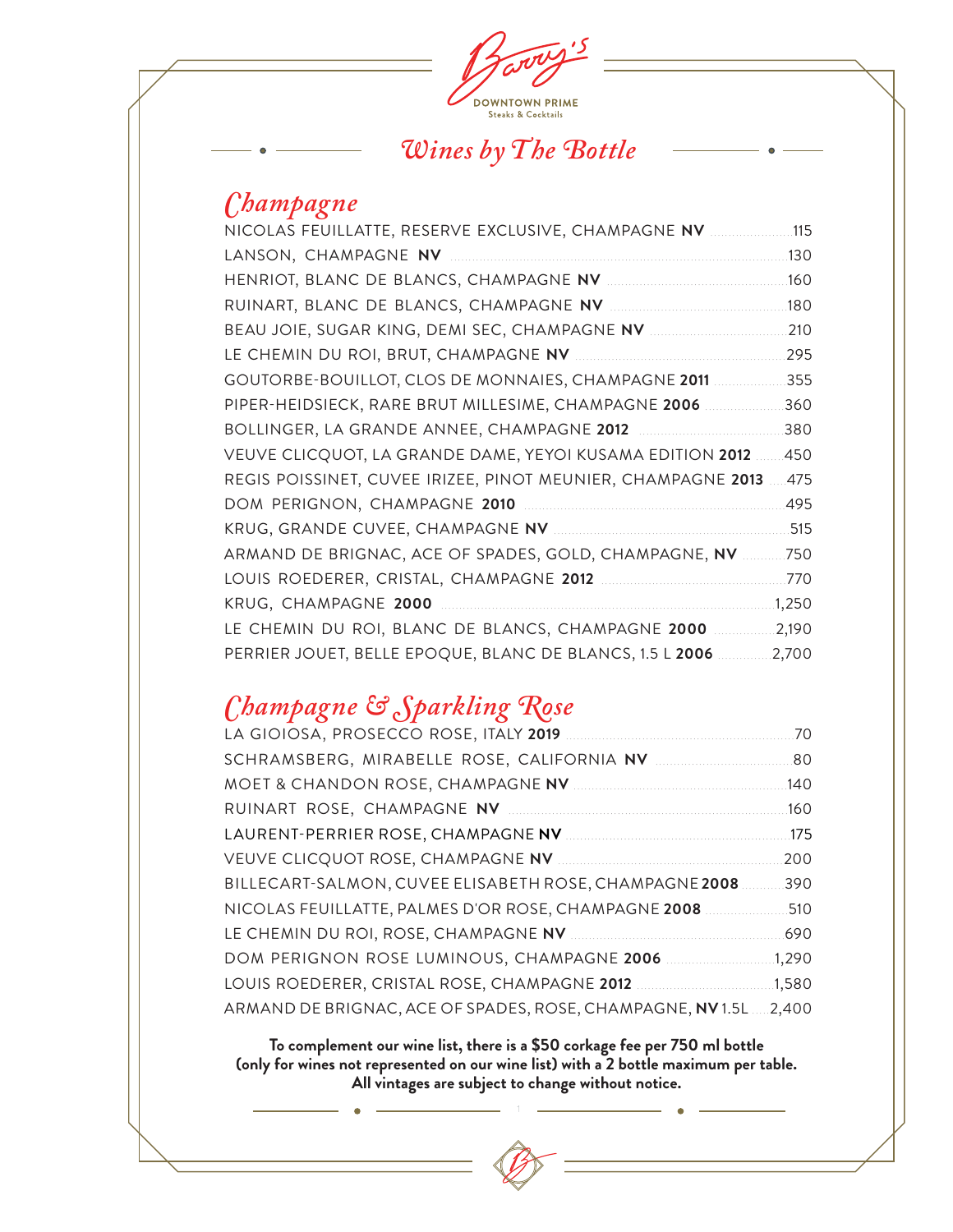

## *White Wines*

 $\bullet$ 

## *Chardonnay*

 $\bullet$ 

| LINGUA FRANCA, AVNI, WILLAMETTE VALLEY 2017 [105] 105           |  |
|-----------------------------------------------------------------|--|
|                                                                 |  |
| DOMAINE VOCORET, LES FORETS 1ER CRU, CHABLIS 2017 [10] [10]     |  |
| BLEDSOE FAMILY WINERY, ELIZABETH, WALLA WALLA VALLEY 2020 120   |  |
|                                                                 |  |
| HARTFORDCOURT, THREEJACKSVINEYARD, GREENVALLEY OF RRV, 2014.150 |  |
|                                                                 |  |
|                                                                 |  |
|                                                                 |  |
| M. NIELLON, CLOS DE LA MALTROIE 1ER CRU, C.-M.2014 260          |  |
| A. BICHOT, LES PERRIERES 1ER CRU, PULINGY-MONTRACHET 2016 310   |  |
| EDGE HILL, BACIGALUPI SINGLE VINEYARD, RRV 2015 340             |  |
| JOSEPH DROUHIN, CLOS DES MOUCHES 1ER CRU, BEAUNE 2018  485      |  |
| LOUIS LATOUR, CORTON-CHARLEMAGNE GRAND CRU 2016  650            |  |
| HENRI BOILLOT, CORTON-CHARLEMAGNE GRAND CRU 2016 700            |  |
| PAUL PERNOT, BIENVENUES BATARD MONTRACHET GRAND CRU 2017  900   |  |
| DOMAINE LEFLAIVE, LES PUCELLES 1ER CRU, P-M 2018 1,150          |  |
| REMOISSENET PERE & FILS, MONTRACHET GRAND CRU 2007 2,450        |  |
|                                                                 |  |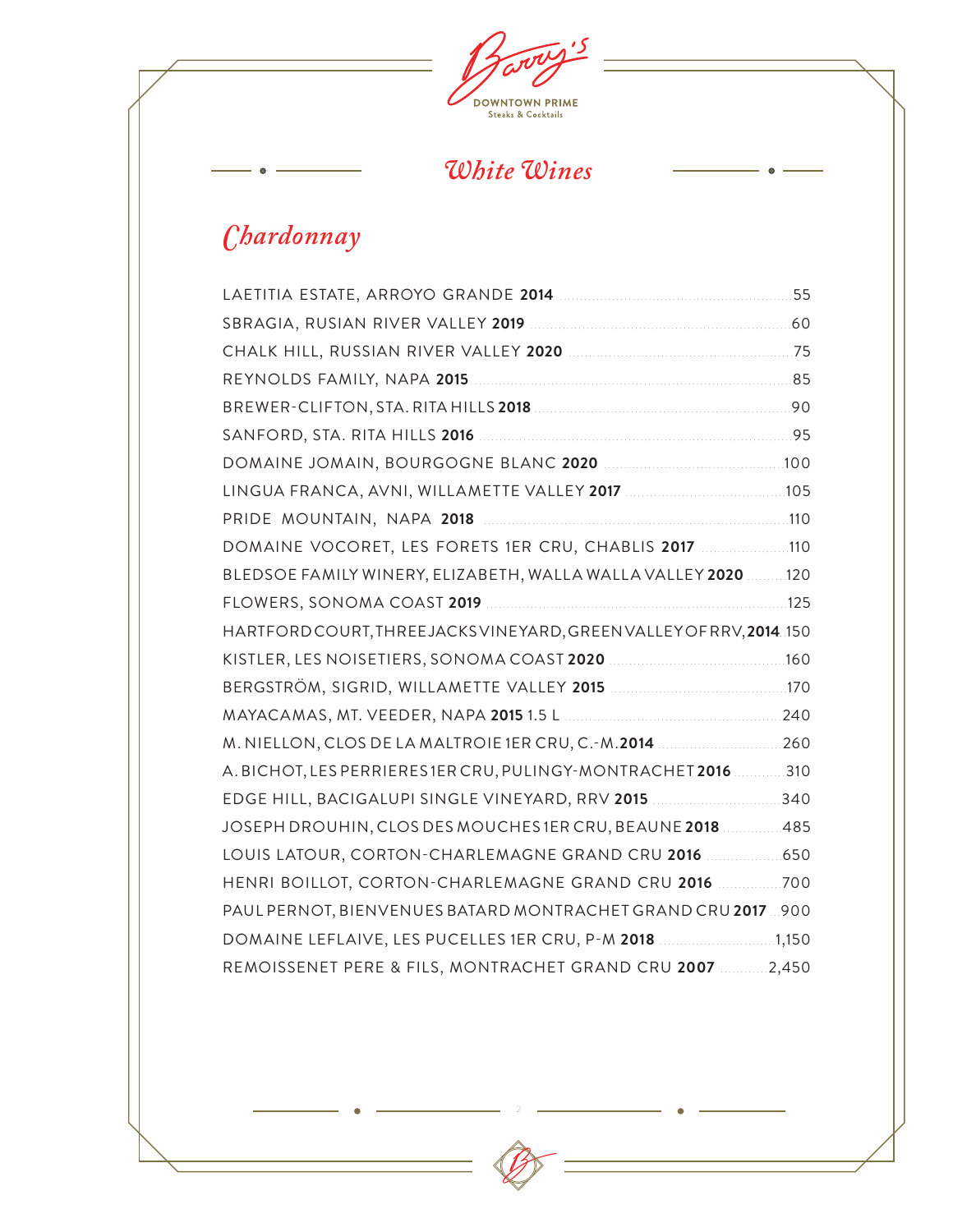$\overline{\mathcal{S}}$ **DOWNTOWN PRIME**<br>Steaks & Cocktails

# *Sauvignon Blanc*

## *Other Whites*

| MOSCATO D'ASTI, TINTERO, PIEDMONT 2021 .                       | 55   |
|----------------------------------------------------------------|------|
| VILLA M, BRACHETTO, SWEET RED, PIEDMONT NV                     | .70  |
| PINOT GRIGIO, CAVALIERE D'ORO, PROMESSA, DELLE VENEZIE IT 2019 | 55   |
| PINOT GRIGIO, JERMANN, FRIULI-VENEZIA GIULIA, IT 2020          | 75   |
| PINOT GRIGIO, SANTA MARGHERITA, VALDADIGE IT, 2021             | 85   |
| RIESLING, ST. URBANS-HOF, MOSEL 2020                           | 60   |
| RIESLING, DR LOOSEN, SPATLESE, U. WURZGARTEN, MOSEL 2018       | 85   |
| RIESLING, JJ PRUM, AUSLESE, BERNKASTELER BADSTUBE, MOSEL 2013  | .120 |
| LAVILLE-HAUT BRION, BORDEAUX BLANC, GRAVES 1983                | 590  |
| CHAPOUTIER, ERMITAGE BLANC, L'ERMITE, RHONE VALLEY 2007        | 690  |

## *Rose*

|                                                | 60   |
|------------------------------------------------|------|
|                                                | -65  |
|                                                |      |
| ROSE, GARRUS, CHATEAU D'ESCLANS, PROVENCE 2019 | -290 |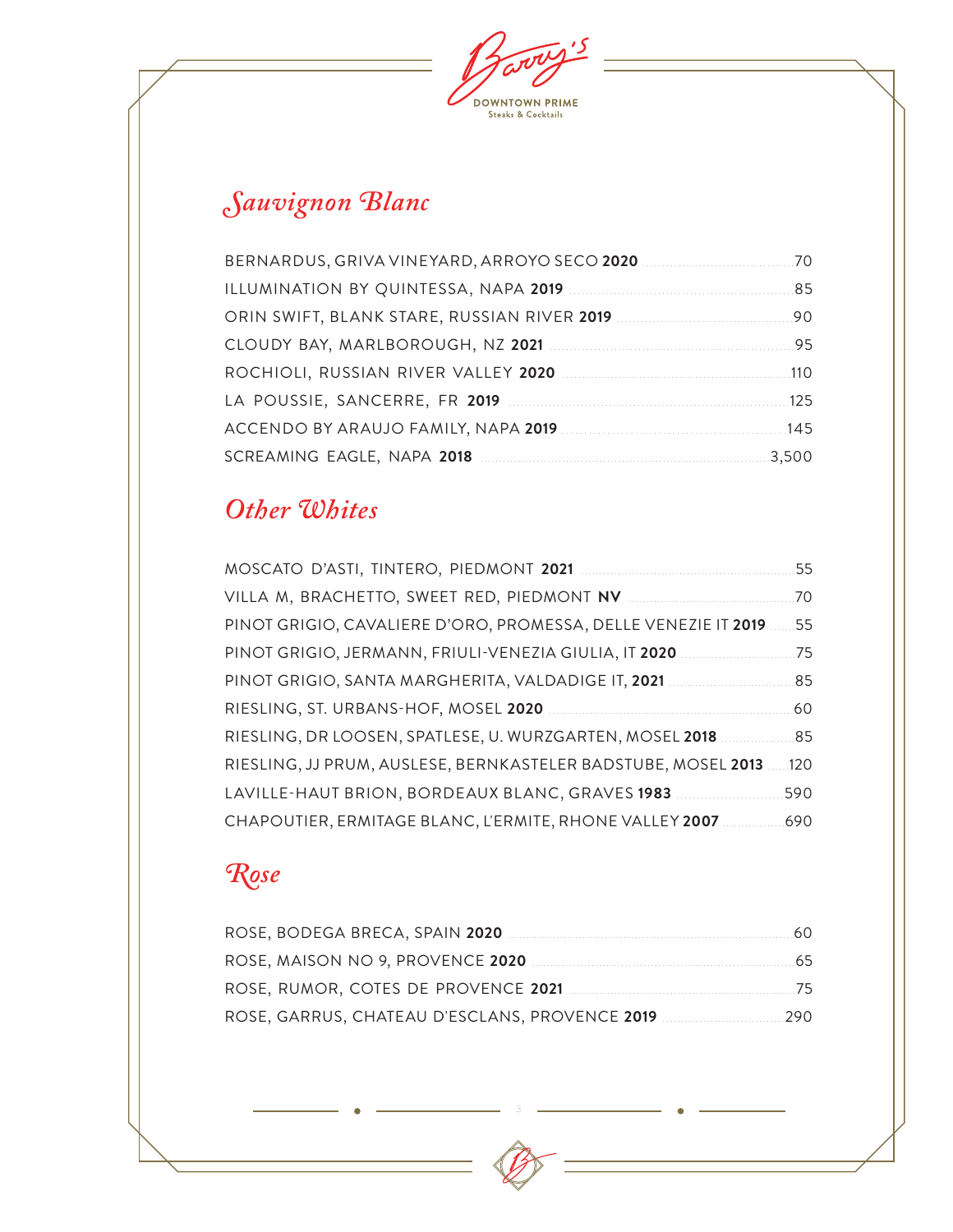$\mathbf{5}$ **DOWNTOWN PRIME**<br>Steaks & Cocktails

*Red Wines*

 $\bullet$ 

# *France*

 $\bullet$ 

#### **BORDEAUX**

| CHATEAU CLOS SAINT-MARTIN, ST-EMILION GRAND CRU 2006  180      |  |
|----------------------------------------------------------------|--|
|                                                                |  |
|                                                                |  |
|                                                                |  |
|                                                                |  |
|                                                                |  |
|                                                                |  |
|                                                                |  |
|                                                                |  |
|                                                                |  |
| CHATEAU PICHON LONGUEVILLE, COMTESSE DE LALANDE 2008  650      |  |
|                                                                |  |
| CHATEAU HAUT-BAILLY, GRAND CRU CLASSE, PESSAC-LEOGNAN 1966 850 |  |
|                                                                |  |
|                                                                |  |
|                                                                |  |
|                                                                |  |
|                                                                |  |
|                                                                |  |
|                                                                |  |
|                                                                |  |
|                                                                |  |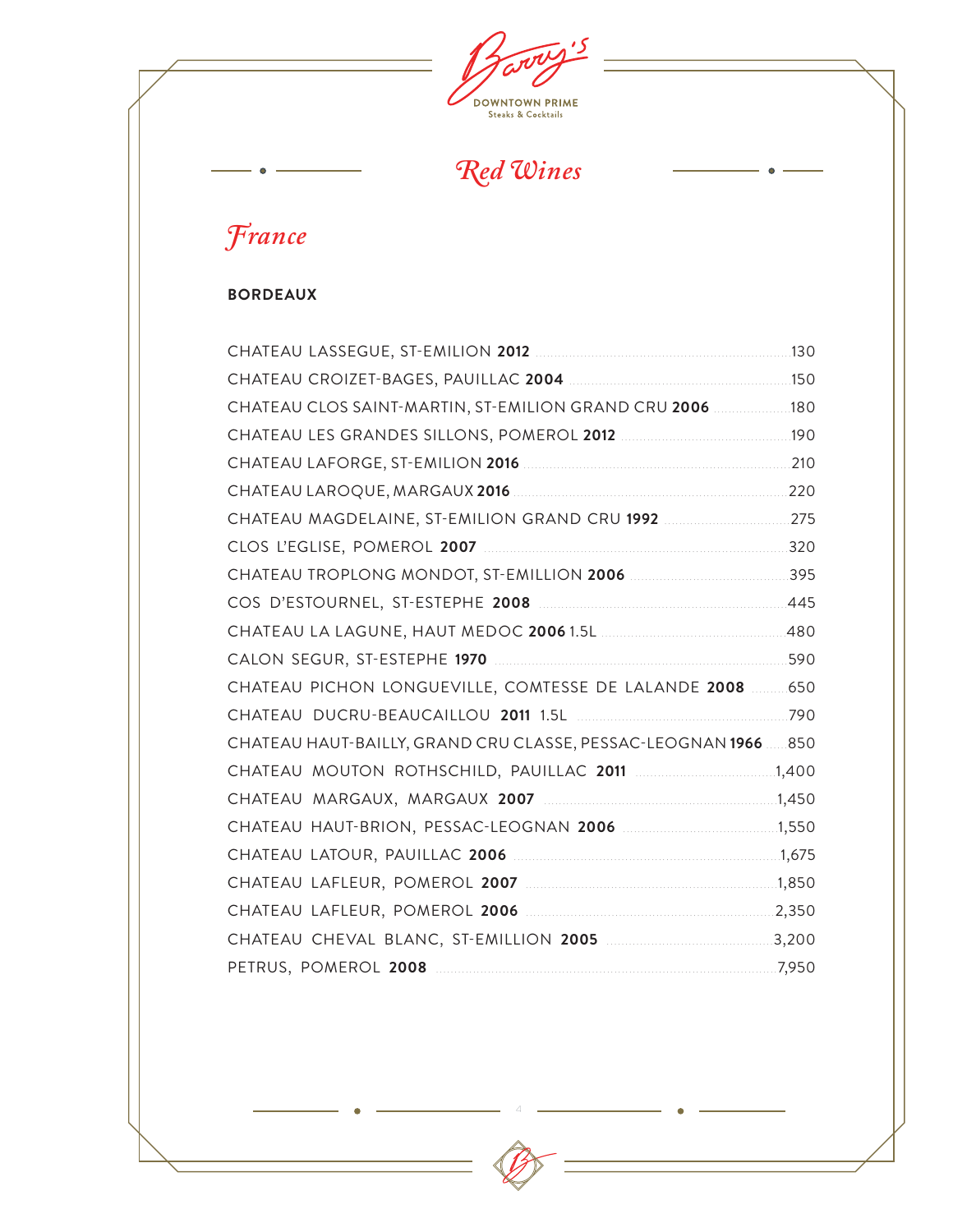

### *France cont.* **BURGUNDY**

|                                                                   | .120  |
|-------------------------------------------------------------------|-------|
|                                                                   | .130  |
|                                                                   | 175   |
|                                                                   | .195  |
|                                                                   | 210   |
| LOUIS JADOT, MOREY-SAINT-DENIS, CLOS DES ORMES 1ER CRU 20015      | 240   |
| BOUCHARD PERE & FILS, GREVES VIGNES DE L'ENFANT JESUS 2011        | 285   |
| DROUHIN-LAROZE, CLOS PRIEUR, 1ER CRU, GEVREY-CHAMBERTIN 2015  295 |       |
|                                                                   | 320   |
|                                                                   | 350   |
| JEAN CLAUDE BOISSET, CHARMES-CHAMBERTIN GRAND CRU 2008            | 450   |
|                                                                   | .690  |
| CHATEAU DE LA TOUR, CLOS DE VOUGEOT GRAND CRU 2015                | .690  |
| MEO-CAMUZET, CLOS DE VOUGEOT GRAND CRU 2003                       | .750  |
|                                                                   | .850  |
| DOMAINE DE CLOS DE TART, CLOS DE TART GRAND CRU 2016              | 1,280 |
| REMOISSENET, RICHEBOURG GRAND CRU 1978 [1978]                     | 3,500 |

#### **RHONE**

| DOMAINE DE LA SOLITUDE, CHATEAUNEUF DU PAPE 2020           | 12 O |
|------------------------------------------------------------|------|
| M. CHAPOUTIER, LE BERNARDINE, CHATEAUNEUF DU PAPE 2016 180 |      |
| CAVE YVES CUILLERON, TERRES SOMBRES, COTE-ROTIE 2014 210   |      |
|                                                            | 265  |
|                                                            | 395  |

#### **LOIRE**

CATHERINE ET PIERRE BRETON, TRINICH, BOURGUEIL **2017** ............................80 CATHERINE ET PIERRE BRETON, LES PRERRIERES, BOURGUEIL **1997** .............225

#### **BEAUJOILAIS**

JULES DESJOURNEYS, LES MICHELONS, MOULIN A VENT **2010** ....................220

## *Portugal*

#### **DAO**

|  |  |  | - 180                                                        |  |
|--|--|--|--------------------------------------------------------------|--|
|  |  |  | CAVES SAO JOAO, PORTA DOS CAVALEROS, RESERVA <b>1989</b> 265 |  |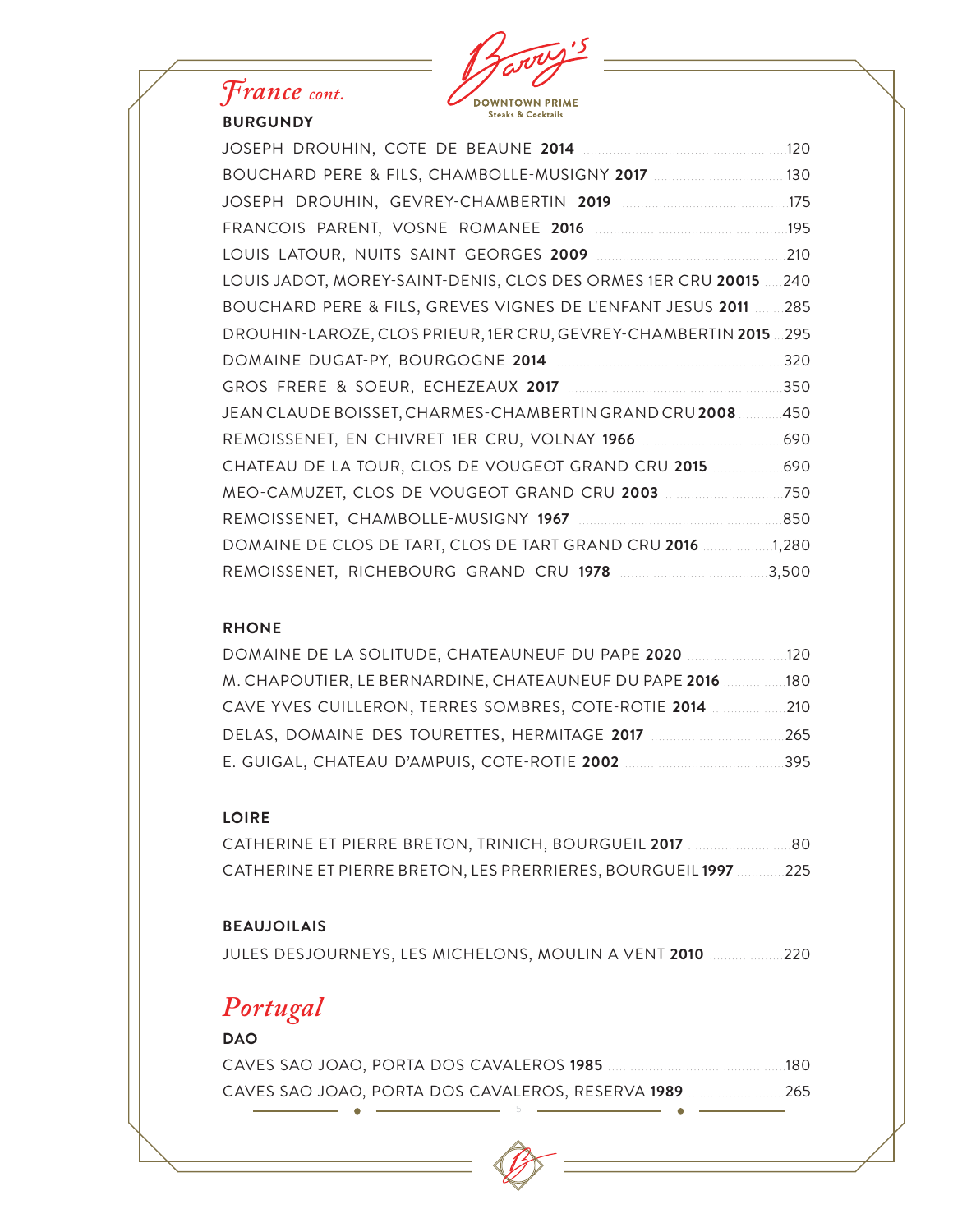$\overline{\mathcal{S}}$ **DOWNTOWN PRIME**<br>Steaks & Cocktails

## *Italy*

#### **TUSCANY**

| BINDI SERGARDI, CALIDONIA, CHIANTI CLASSICO RISERVA 2017 125                                                  |      |
|---------------------------------------------------------------------------------------------------------------|------|
| FELCINA, BERARDENGA, CHIANTICLASSICORISERVA20091.5L  190                                                      |      |
|                                                                                                               |      |
|                                                                                                               |      |
|                                                                                                               |      |
|                                                                                                               |      |
|                                                                                                               |      |
| GAJA, PIEVE SANTA RESTITUTA, BRUNELLO DI MONTALCINO 2014  245                                                 |      |
| SIRO PACENTI, VECCHIE VIGNE, BRUNELLO DI MONTALCINO 2012  260                                                 |      |
|                                                                                                               |      |
| GAJA, PIEVE SANTA RESTITUTA, RENNINA, BRUNELLO 2013495                                                        |      |
| SASSICAIA 2018 200 200 200 201 201 201 202 203 204 205 206 207 208 209 201 201 201 202 203 204 205 206 207 20 | .535 |
| VALDICAVA, MADONNA DEL PIANO RISERVA, BRUNELLO 2016780                                                        |      |
| VALDICAVA, MADONNA DEL PIANO RISERVA, BRUNELLO 2006 890                                                       |      |
|                                                                                                               |      |
|                                                                                                               |      |
| BIONDI-SANTI, RISERVA, BRUNELLO DI MONTALCINO 1983 3,500                                                      |      |
|                                                                                                               |      |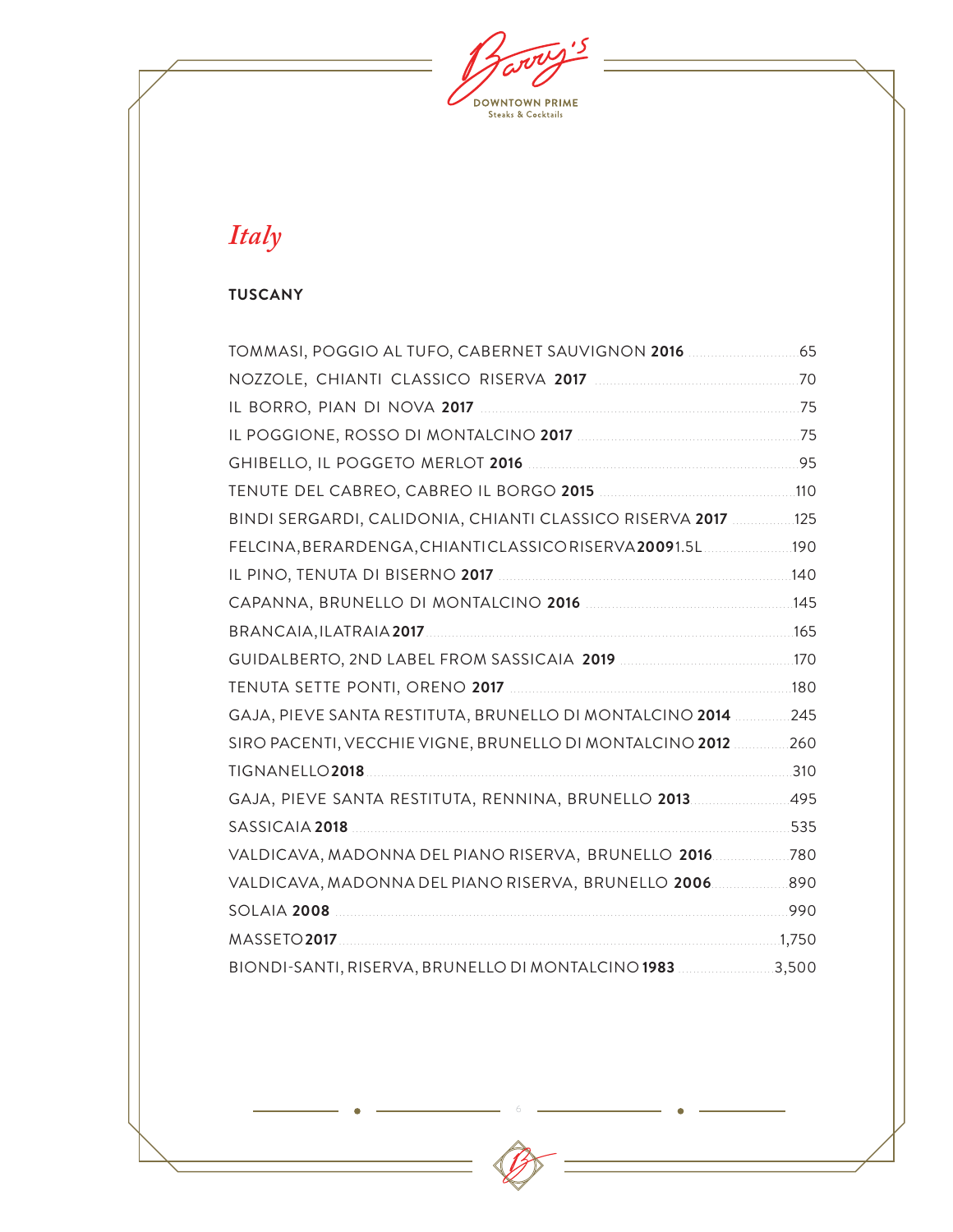$\overline{\mathcal{S}}$ **DOWNTOWN PRIME**<br>Steaks & Cocktails

*Italy cont.*

#### **PIEDMONT**

|                                                    | 90   |
|----------------------------------------------------|------|
|                                                    | .135 |
|                                                    | 145  |
| MICHELE CHIARLO, LA COURT VIGNA VEJA, BARBERA 2010 | .165 |
|                                                    | .180 |
|                                                    | 320  |
|                                                    | .465 |
|                                                    | 465  |
|                                                    | .680 |
|                                                    | 700  |
| PAOLO SCAVINO, BRIC DEL FIASC, BAROLO RISERVA 2008 | 890  |
|                                                    | .960 |

#### **VENETO**

| BALAN, VACCHIO GRION, CABERNET SAUVIGNON 2017           | .100 |
|---------------------------------------------------------|------|
| LUIGI RIGHETTI, CAPITEL DE ROARI, AMARONE CLASSICO 2017 | .120 |
|                                                         | .160 |
| CATERINA ZARDINI RISERVA, AMARONE CLASSICO 2016         | 190  |
|                                                         | .275 |
|                                                         | 340  |
|                                                         | 450  |
| DAL FORNO ROMANO, MONTE LODOLETTA, AMARONE 2009         | .790 |
|                                                         | 990  |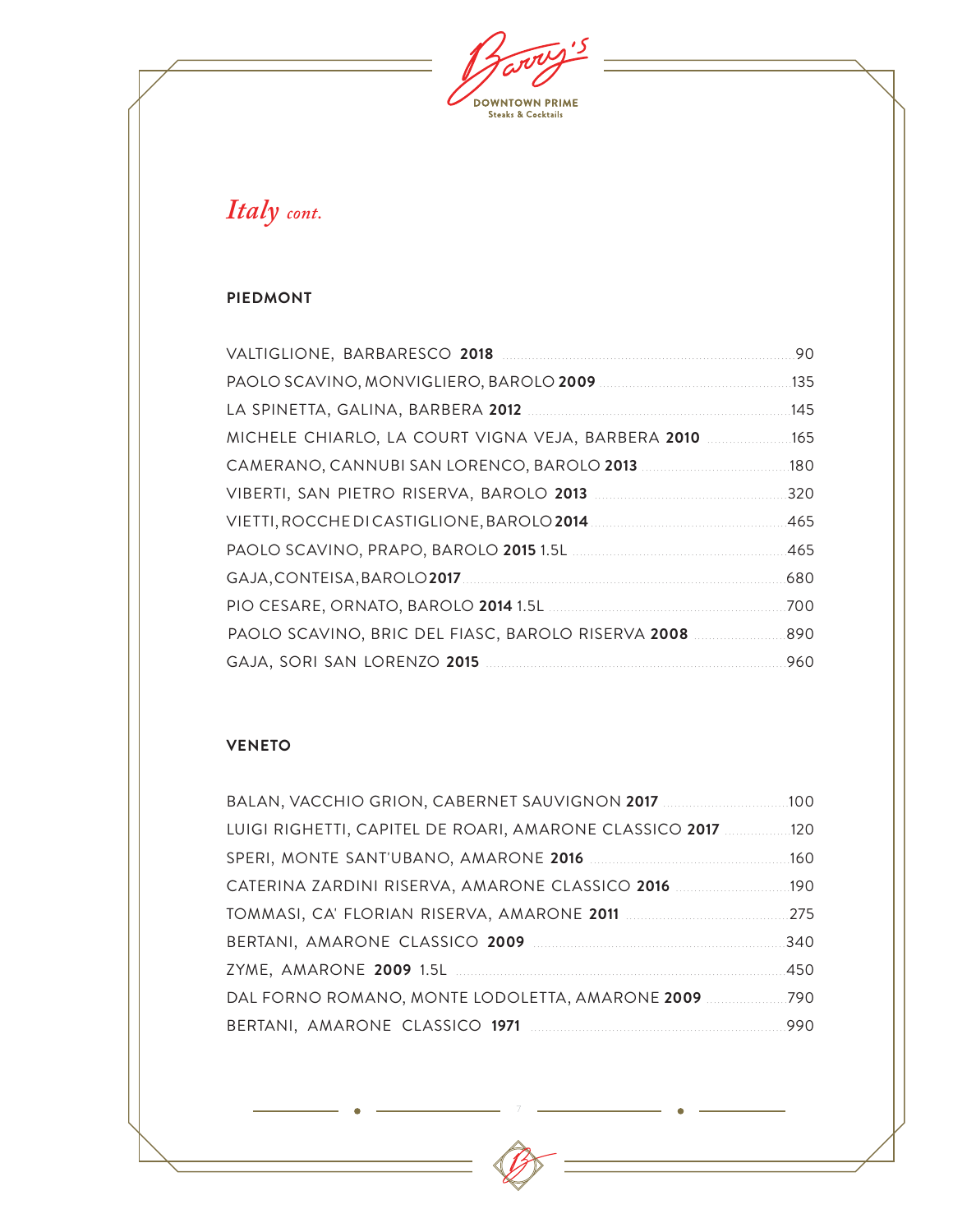$\overline{\mathcal{S}}$ **DOWNTOWN PRIME**<br>Steaks & Cocktails

# *Spain*

| MACAN, BENJAMIN DE ROTHSCHILD & VEGA SICILIA, RIOJA 2014  225         |  |
|-----------------------------------------------------------------------|--|
|                                                                       |  |
|                                                                       |  |
| ABADIA RETUERTA, PAGO NEGRALADA, CASTILLA Y LEON 2014  270            |  |
| EMILIO MORO, MALLEOLUS, RIBERA DEL DUERO 2015 1.5L 270                |  |
| R. LOPEZ DE HEREDIA, VIÑA TONDONIA RESERVA, RIOJA 2008 1.5L  295      |  |
| R. LOPEZ DE HEREDIA, VIÑA TONDONIA RESERVA, RIOJA 2006 1.5L 310       |  |
|                                                                       |  |
|                                                                       |  |
|                                                                       |  |
|                                                                       |  |
|                                                                       |  |
|                                                                       |  |
| UNICO, VEGA SICILIA, RIBERA DEL DUERO 2010 [11] [11] 11290 [11] 11290 |  |
|                                                                       |  |
| UNICO, RESERVA ESPECIAL, VEGA SICILIA, RIBERA DEL DUERO 1,690         |  |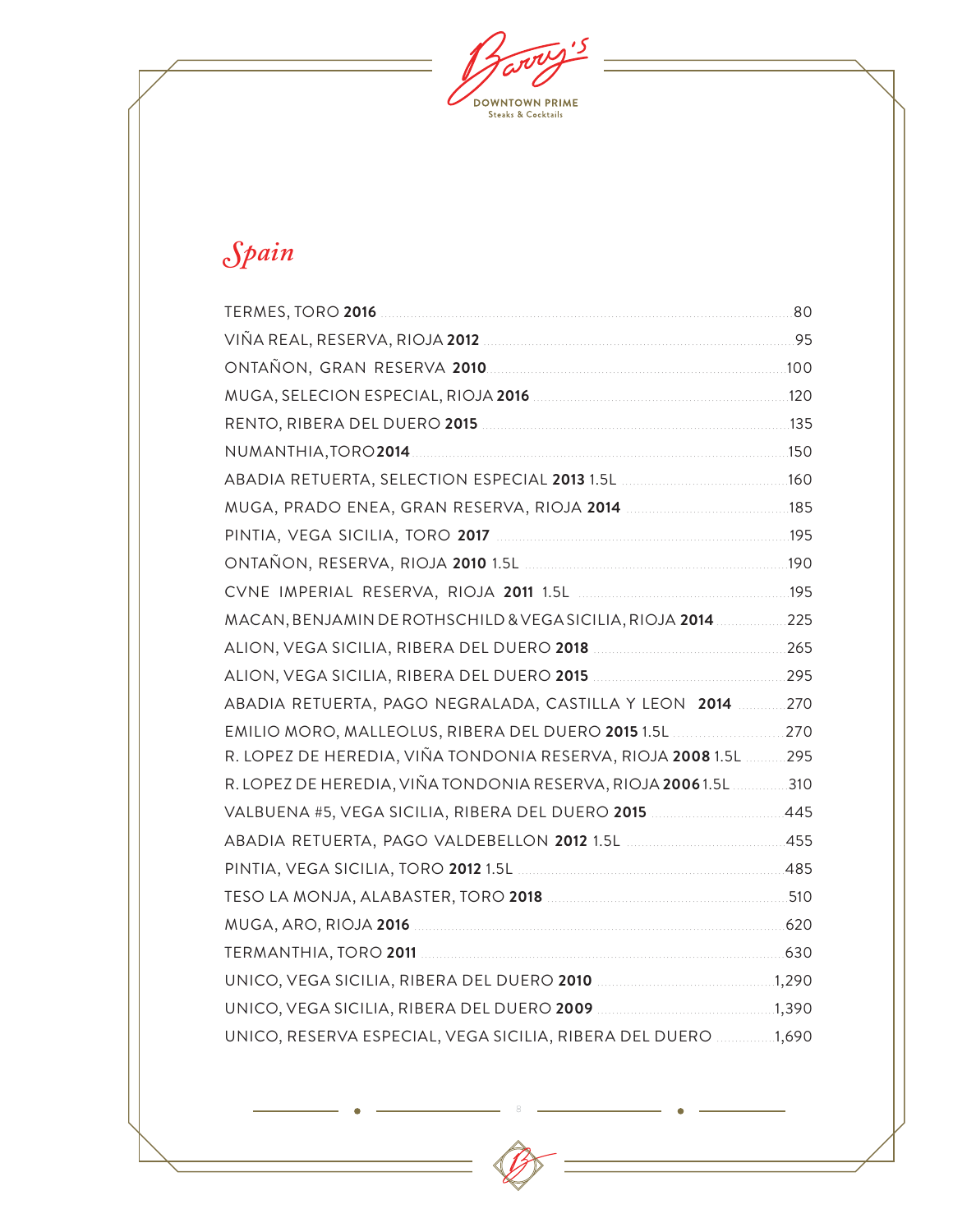| arre                                                                                                          |  |
|---------------------------------------------------------------------------------------------------------------|--|
|                                                                                                               |  |
| <b>DOWNTOWN PRIME</b><br><b>Steaks &amp; Cocktails</b>                                                        |  |
| <i>Cabernet</i>                                                                                               |  |
|                                                                                                               |  |
| QUILT, NAPA 2019 <b>Marsh 2019</b> 2010 2011 2012 2014 2019 201                                               |  |
|                                                                                                               |  |
|                                                                                                               |  |
|                                                                                                               |  |
|                                                                                                               |  |
|                                                                                                               |  |
|                                                                                                               |  |
|                                                                                                               |  |
|                                                                                                               |  |
| HAWK & HORSE VINEYARDS, RED HILLS, LAKE COUNTY 2014 [1980] 145                                                |  |
|                                                                                                               |  |
|                                                                                                               |  |
|                                                                                                               |  |
|                                                                                                               |  |
| RANCHOS DE ONTIVEROS, RESERVA, SANTA YNEZ VALLEY 2016  155                                                    |  |
|                                                                                                               |  |
|                                                                                                               |  |
|                                                                                                               |  |
|                                                                                                               |  |
| FRANK FAMILY, RESERVE, RUTHERFORD 2017 [199] [199] [199] [199] [199] [199] [199] [199] [199] [199] [199] [199 |  |
| WORLD'SEND, CROSSFIRE, BECKSTOFFER GEORGES III 2014  200                                                      |  |
|                                                                                                               |  |
|                                                                                                               |  |
|                                                                                                               |  |
|                                                                                                               |  |
|                                                                                                               |  |
| FAUST, THE PACT, COOMBSVILLE 2018 <b>MACHINE 2018</b> 230                                                     |  |
|                                                                                                               |  |
|                                                                                                               |  |
|                                                                                                               |  |
|                                                                                                               |  |
|                                                                                                               |  |
|                                                                                                               |  |
|                                                                                                               |  |
|                                                                                                               |  |
|                                                                                                               |  |
|                                                                                                               |  |

 $\overline{9}$ 

 $\bigvee$ 

 $\equiv$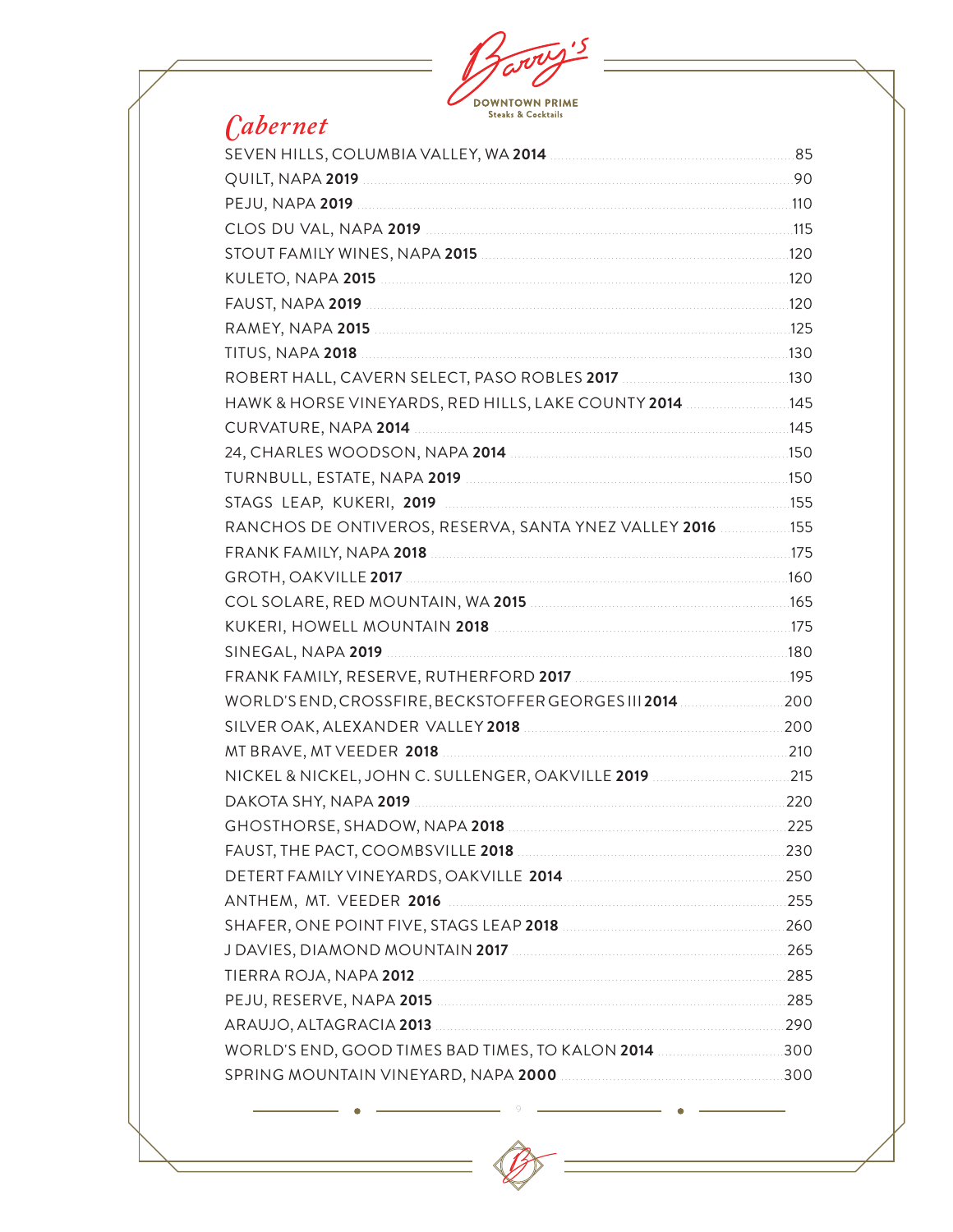#### **DOWNTOWN PRIME Steaks & Cocktails** SIGNORELLO, PADRONE 2014. 320 BV. GEORGES DE LATOUR PRIVATE RESERVE. NAPA 2014 ..............................320  $\begin{array}{c|c|c|c|c|c} \hline \multicolumn{3}{c|}{\textbf{1330}} & \multicolumn{3}{c|}{\textbf{230}} \\ \hline \multicolumn{3}{c|}{\textbf{230}} & \multicolumn{3}{c|}{\textbf{230}} \\ \hline \multicolumn{3}{c|}{\textbf{230}} & \multicolumn{3}{c|}{\textbf{230}} \\ \hline \multicolumn{3}{c|}{\textbf{230}} & \multicolumn{3}{c|}{\textbf{230}} \\ \hline \multicolumn{3}{c|}{\textbf{230}} & \multicolumn{3}{c|}{\textbf{23$ SILVER OAK, NAPA 2017

### *Cabernet cont.*

|                                            | 395  |
|--------------------------------------------|------|
|                                            | .410 |
| ULYSSES, OAKVILLE 2017                     | .425 |
|                                            | 450  |
|                                            | .495 |
|                                            | 500  |
|                                            | 510  |
|                                            | 520  |
|                                            | 550  |
|                                            | 560  |
|                                            | 560  |
|                                            | 570  |
|                                            | 590  |
|                                            | 600  |
| STAG'S LEAP WINE CELLARS CASK 23 NAPA 2010 | 630  |

- ON, NAPA 2017 2017 2017 2018 2017 510 NAPA 2007 560 NAPA 2019 2019 2010 12:00 2010 12:00 2010 12:00 2010 12:00 2010 12:00 2010 12:00 2010 12:00 2010 12:00 2010 12:00 20 2D 2015 590 S 2017 600 IMMORTAL ESTATE, IMPASSABLE MOUNTAIN RESERVE, SONOMA 2014 ...... 720
- RIDGE, ESTATE MONTE BELLO, SANTA CRUZ MOUNTAINS 1995 [1995] [1995] [1995] [1995] [1996] RIDGE, ESTATE MONTE BELLO, SANTA CRUZ MOUNTAINS 1995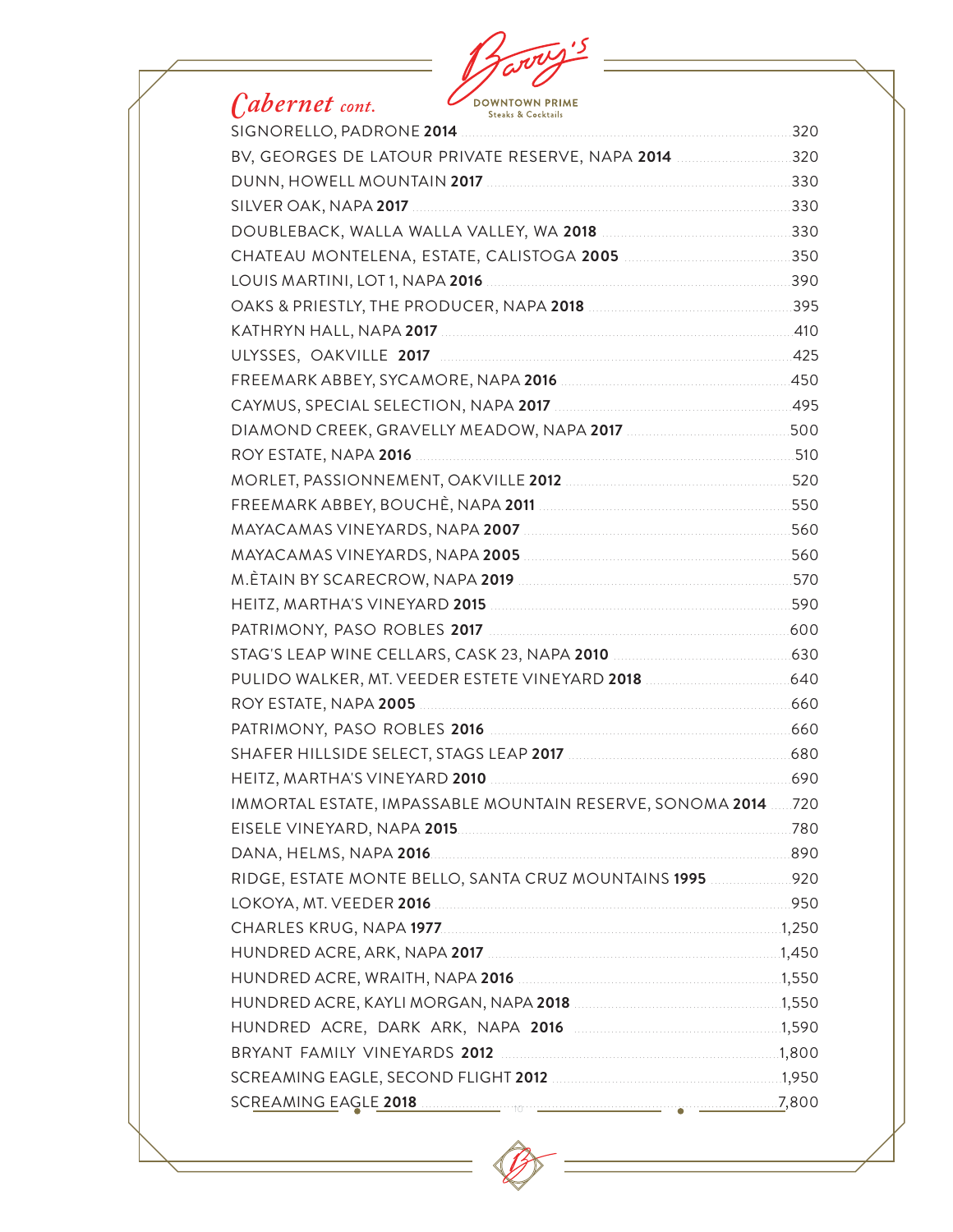

# Red Blends

| LABOR WINES, SUPERSTES, MALBEC/CARMENERE, WA 2020 110                                                          |     |
|----------------------------------------------------------------------------------------------------------------|-----|
|                                                                                                                |     |
|                                                                                                                |     |
|                                                                                                                |     |
|                                                                                                                |     |
|                                                                                                                |     |
| SAN SIMEON, STORMWATCH, PASO ROBLES 2016 [1980] MALLONG MEDIA 130                                              |     |
| LANCASTER, WINEMAKERS CUVEE, ALEXANDER VALLEY 2018 135                                                         |     |
|                                                                                                                |     |
|                                                                                                                |     |
|                                                                                                                |     |
|                                                                                                                |     |
| DOUBLE EAGLE, NAPA 2016 [1996] [1996] [1996] [1996] [1996] [1996] [1996] [1996] [1996] [1996] [1996] [1996] [1 |     |
|                                                                                                                |     |
|                                                                                                                |     |
|                                                                                                                |     |
|                                                                                                                |     |
|                                                                                                                |     |
|                                                                                                                |     |
|                                                                                                                |     |
|                                                                                                                |     |
| PETER MICHAEL, LES PAVOTS, KNIGHTS VALLEY 2018 [111] 1950 1950                                                 |     |
|                                                                                                                | 560 |
|                                                                                                                |     |
|                                                                                                                |     |
|                                                                                                                |     |
|                                                                                                                |     |
|                                                                                                                |     |
|                                                                                                                |     |
|                                                                                                                |     |
|                                                                                                                |     |
|                                                                                                                |     |
|                                                                                                                |     |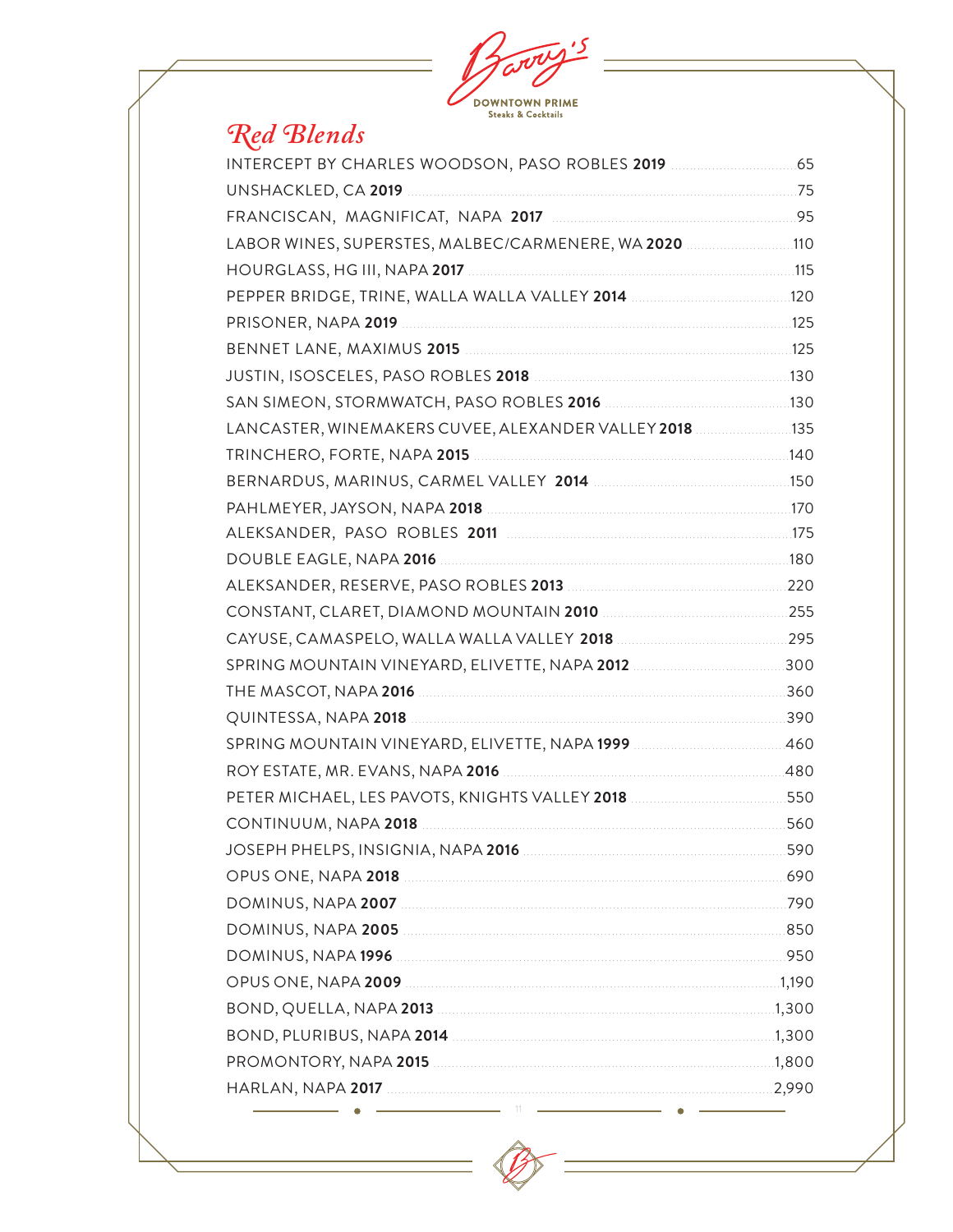$\mathbf{5}$ **DOWNTOWN PRIME**<br>Steaks & Cocktails

# *Pinot Noir*

| KEN WRIGHT CELLARS, SAVOYA VINEYARD 2015 0.375 HALF BOTTLE.     | 65   |
|-----------------------------------------------------------------|------|
|                                                                 |      |
|                                                                 |      |
|                                                                 | 90   |
| KUKERI, CUVEE IVONNE, RUSSIAN RIVER VALLEY 2019                 | .100 |
| LA FOLLETTE, VAN DER KAMP, SONOMA MOUNTAIN 2013                 | .100 |
|                                                                 |      |
| BELLE GLOS, CLARK & TELEPHONE, SANTA MARIA VALLEY 2020 110      |      |
| SANFORD, LA RINCONADA VINEYARD, SANTA RITA HILLS 2014 110       |      |
|                                                                 | .120 |
| RANCHOS DE ONTIVEROS, NATIVE9, SANTA MARIA VALLEY 2012 120      |      |
| EL PINO CLUB, THE CUSP, RUSSIAN RIVER VALLEY 2019  125          |      |
|                                                                 |      |
|                                                                 |      |
| HARTFORD COURT, MACLEAN'S BLOCK, RUSSIAN RIVER VALLEY 2015140   |      |
|                                                                 | .145 |
| RADIO-COTEAU, SAVOY VINEYARD, ANDERSON VALLEY 2014 150          |      |
| BERGSTRÖM, GREGORY RANCH, YAMHILL-CARLTON, OREGON 2015 155      |      |
|                                                                 |      |
|                                                                 |      |
|                                                                 | .190 |
| BERNARDUS, SIERRA MAR VINEYARD, SANTA LUCIA HIGHLANDS 2019  200 |      |
| DOMAINE SERENE, EVENSTAD RESERVE, WILLAMETTE VALLEY 2018  210   |      |
|                                                                 | .210 |
| GREG LINN, ANCIENT OCEAN, FREE RUN, SANTA MARIA VALLEY 2014 220 |      |
|                                                                 |      |
|                                                                 |      |
|                                                                 |      |
|                                                                 |      |
|                                                                 |      |
|                                                                 |      |
| ROSE&ARROW ESTATE, BLACK WALNUT, DUNDEE HILLS 2017450           |      |
|                                                                 |      |
|                                                                 |      |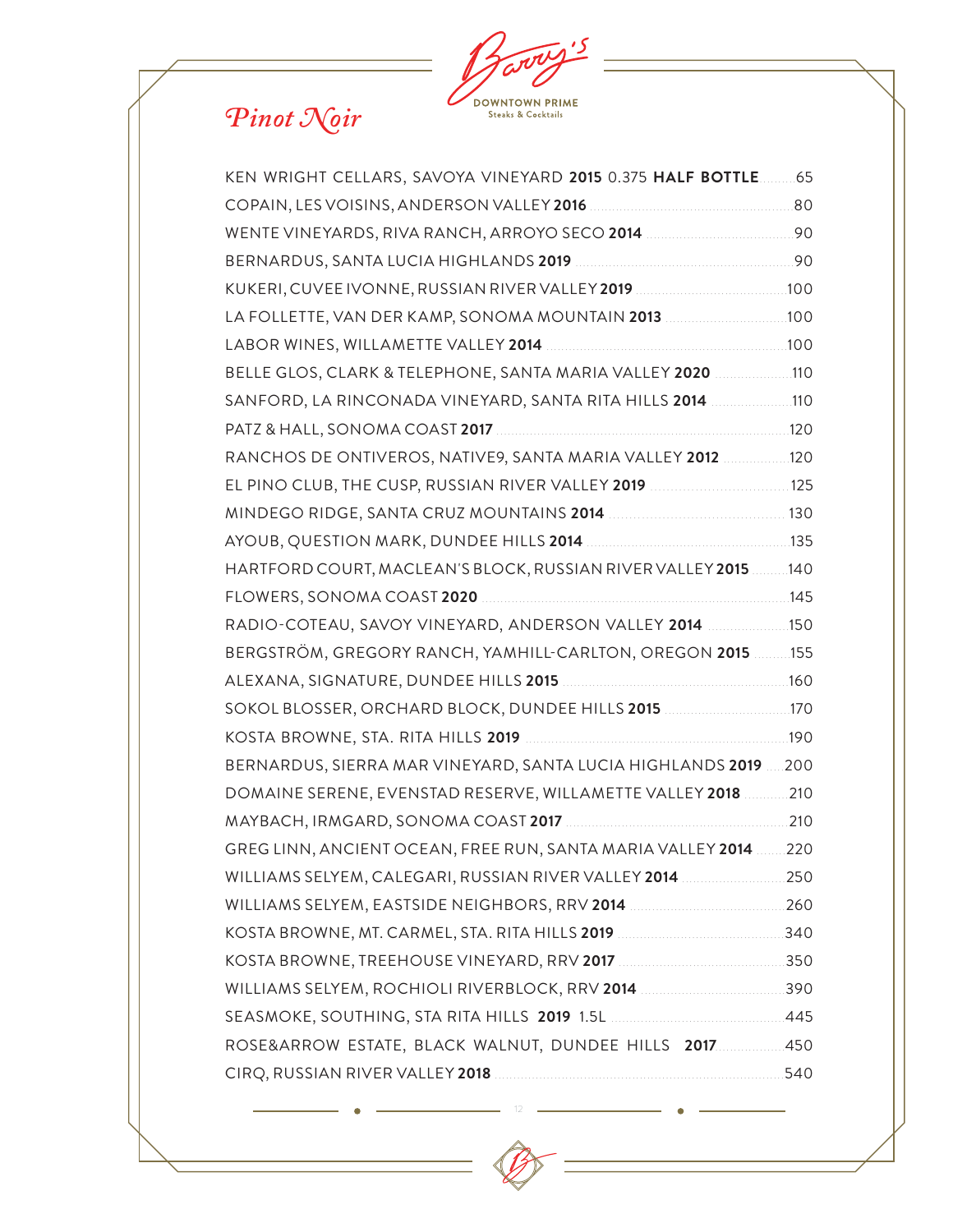$\overline{\mathcal{S}}$ **DOWNTOWN PRIME**<br>Steaks & Cocktails

## $\mathcal{M}$ erlot

|                          | 70. |
|--------------------------|-----|
|                          | 80  |
|                          |     |
|                          | 130 |
|                          | 160 |
| BUCCELLA, NAPA 2019 2019 |     |

### Malbec

| 80   |
|------|
| 115  |
| 21 O |
| 260  |
| 445  |

## Cabernet Franc

| BRAMARE, CHAÑARES ESTATE, MENDOZA 2015 [190] [190] BRAMARE, CHAÑARES ESTATE, MENDOZA 2015 |  |
|-------------------------------------------------------------------------------------------|--|

## Australia

| SHIRAZ, TWO HANDS, LILY'S GARDEN, MCLAREN VALE 2017 155 |  |
|---------------------------------------------------------|--|
|                                                         |  |

 $13 - 4$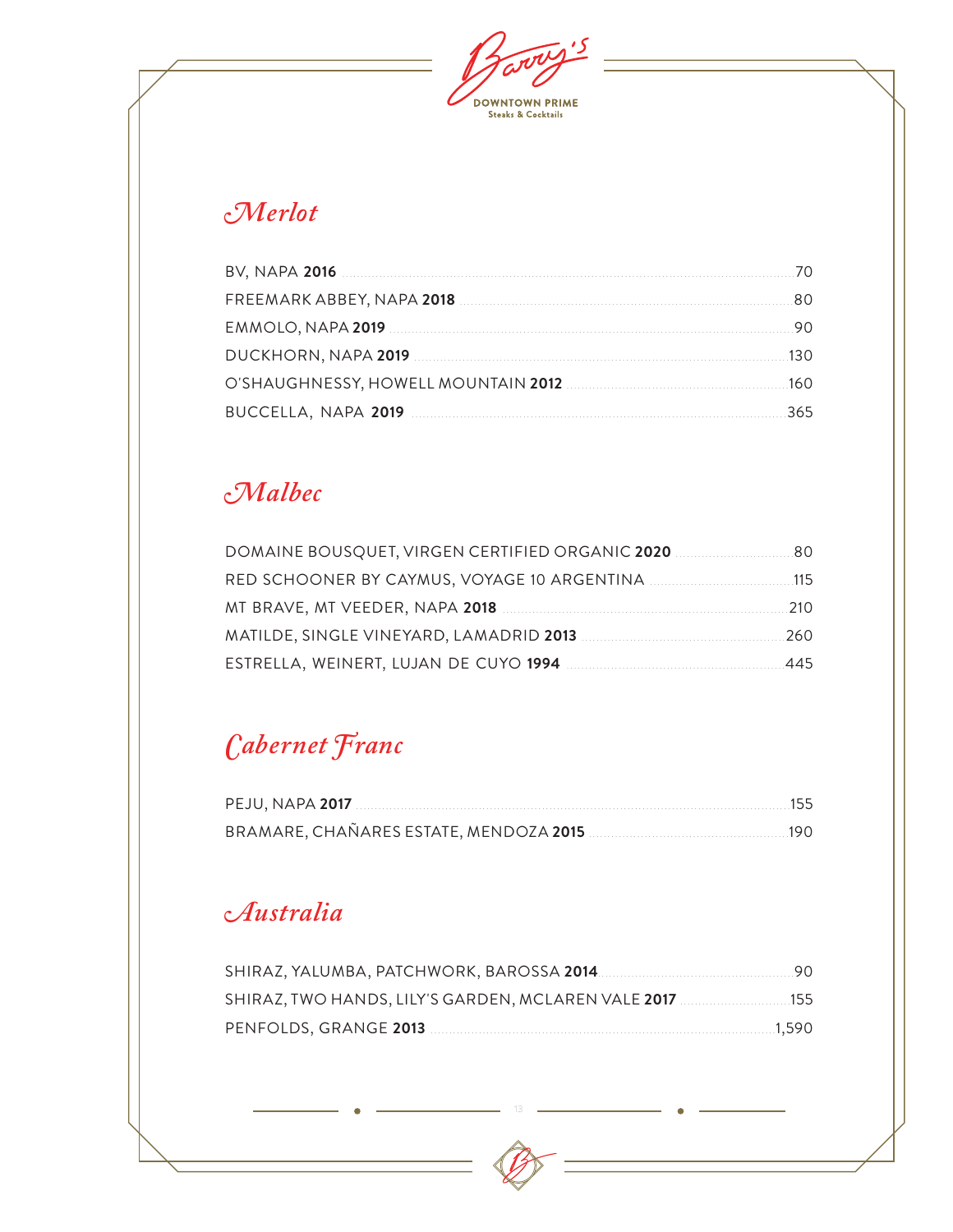$\mathbf{15}$ **DOWNTOWN PRIME**<br>Steaks & Cocktails

# *Grenache & Syrah*

| SYRAH, COPAIN, TOUS ENSEMBLE, MENDOCINO COUNTY 2016.         | .80  |
|--------------------------------------------------------------|------|
| PETIT SYRAH BLEND, THE G.O.A.T., PASO ROBLES 2018            | 90   |
| SYRAH, L'ECOLE #41, SEVEN HILLS VINEYARD, WALLA WALLA 2016   | 90   |
| PETITE SYRAH, OAKS&PRESTLEY, THAT'S ENTERTAINMENT, NAPA 2015 | .110 |
| SYRAH, TRINITY HILL, HOMAGE, HAWKES BAY, NZ 2016             | .140 |
| PETITE SYRAH, DELECTUS, NAPA 2004.                           | 145  |
| SYRAH, SHAFER, RELENTLESS, NAPA 2018.                        | 250  |
| SYRAH, CAYUSE, ARMADA, WALLA WALLA 2017                      | 345  |
| GRENACHE, CAYUSE, GOD ONLY KNOWS, WALLA WALLA 2017           | 365  |
| SYRAH, SINE QUA NON, SQUEEZEBOX - ZIEHHARMONIKA, CA 2018     | 550  |
| SYRAH, SINE QUA NON, DISTENTA, CA 2019                       | 550  |
| SYRAH, ARAUJO, EISELE VINEYARD, NAPA 2013 1.5L               | 680  |

## *Zinfandel*

|                                                            | 90   |
|------------------------------------------------------------|------|
|                                                            | .110 |
|                                                            | 120  |
|                                                            |      |
|                                                            | 150  |
|                                                            | 280  |
| WILLIAMS SELYEM, BACIGALUPI, RUSSIAN RIVER VALLEY 2014 185 |      |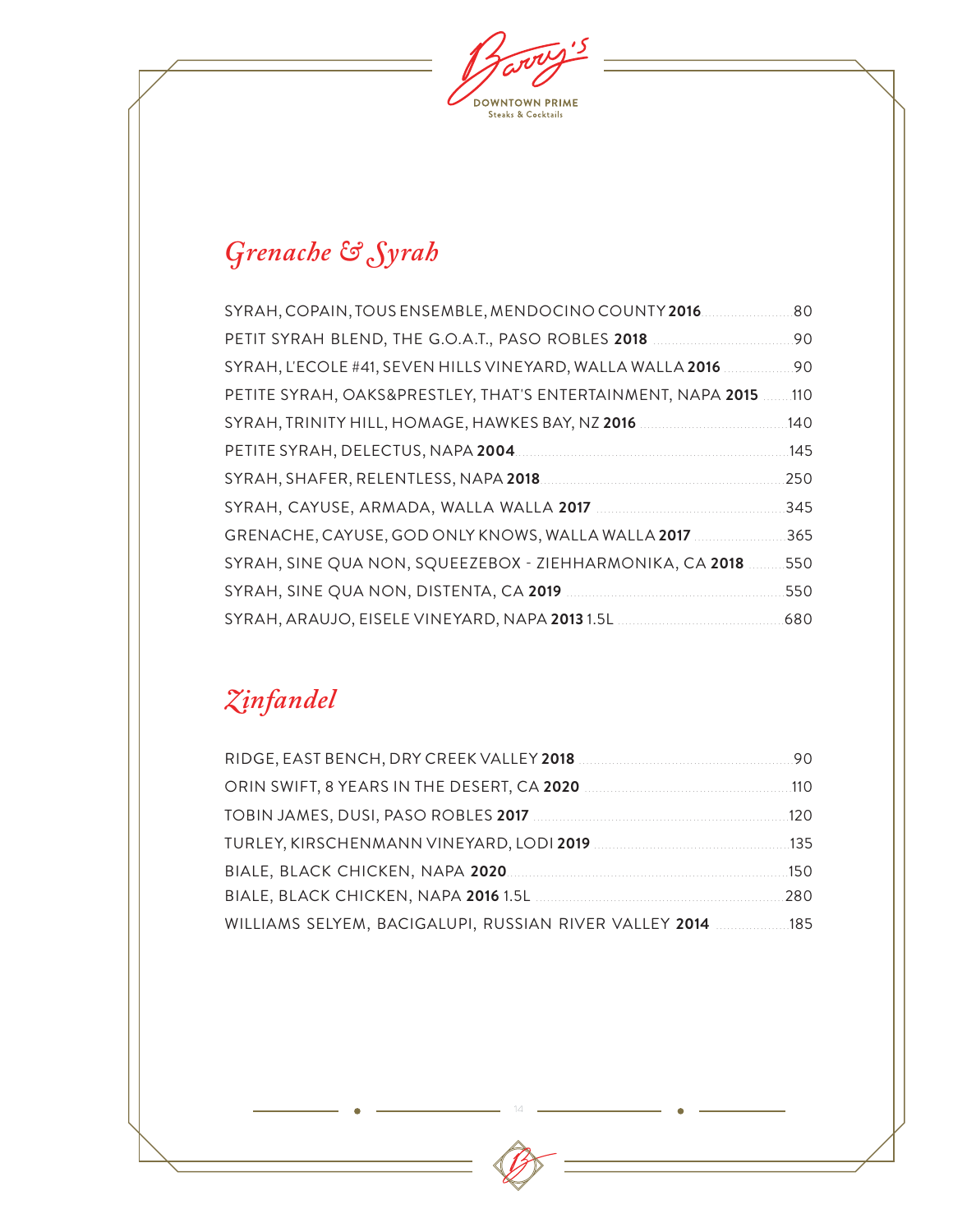# *Large Format*



### **MAGNUM (1,5 L) = 2 BOTTLES**

| FELCINA, CHIANTI CLASSICO RISERVA 2009 1.5L [190] FELCINA, CHIANTI CLASSICO RISERVA 2009 1.5L |  |
|-----------------------------------------------------------------------------------------------|--|
|                                                                                               |  |
|                                                                                               |  |
| MAYACAMAS, CHARDONNAY, MT. VEEDER, NAPA 20151.5L 240                                          |  |
|                                                                                               |  |
| EMILIO MORO, MALLEOLUS, RIBERA DEL DUERO 2015 1.5L 270                                        |  |
|                                                                                               |  |
|                                                                                               |  |
| LONG SHADOW VINTNERS, PIROUETTE, COLUMBIA VALLEY 2013 1.5L 285                                |  |
|                                                                                               |  |
|                                                                                               |  |
| R. LOPEZ DE HEREDIA, VIÑA TONDONIA RESERVA, RIOJA 2008 1.5L  295                              |  |
|                                                                                               |  |
|                                                                                               |  |
| R. LOPEZ DE HEREDIA, VIÑA TONDONIA RESERVA, RIOJA 2006 1.5L 310                               |  |
| ZENA CROWN VINEYARD, SLOPE, PINOT NOIR 2013 1.5L 330                                          |  |
|                                                                                               |  |
|                                                                                               |  |
|                                                                                               |  |
|                                                                                               |  |
|                                                                                               |  |
| SILVERADO VINEYARDS, GEO, CABERNET, COOMBSVILLE 2014 1.5L 360                                 |  |
|                                                                                               |  |
|                                                                                               |  |
|                                                                                               |  |
|                                                                                               |  |
| SEASMOKE, SOUTHING, PINOT NOIR, STA RITA HILLS 2019 1.5L  445                                 |  |
|                                                                                               |  |
|                                                                                               |  |
|                                                                                               |  |
|                                                                                               |  |
| ANDREW GEOFFREY, CAB., DIAMOND MOUNTAIN DISTRICT 2014 1.5 L  490                              |  |
| ABADIA RETUERTA, PAGO VALDEBELLON, SPAIN 2012 1.5L 495                                        |  |
|                                                                                               |  |
|                                                                                               |  |
| CHATEAU MONTELENA, ESTATE CABERNET, CALISTOGA 2005 1.5L  675                                  |  |
|                                                                                               |  |
|                                                                                               |  |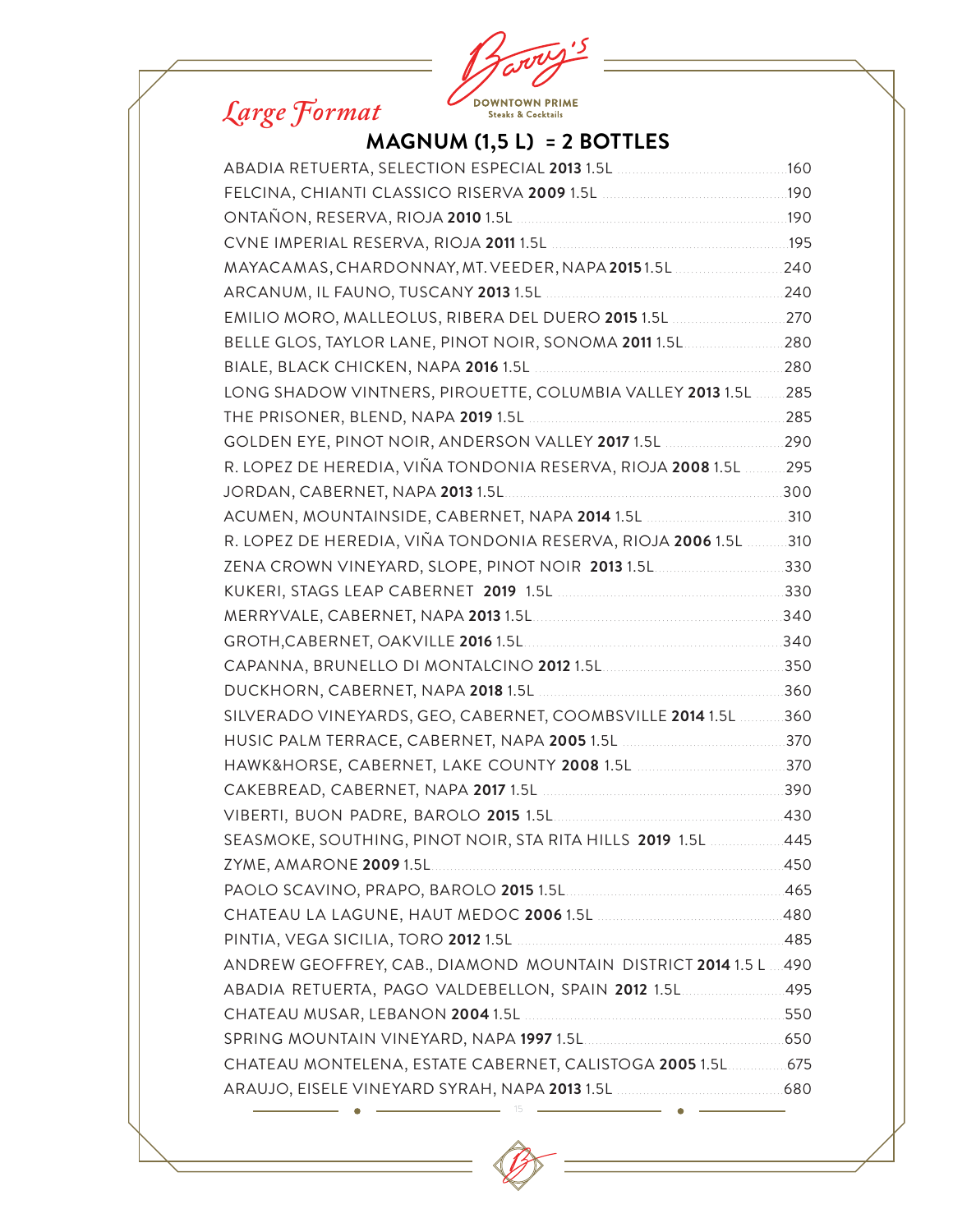

| FAR NIENTE, CABERNET, NAPA 2019 1.5L                      | 690    |
|-----------------------------------------------------------|--------|
| DOUBLEBACK, WALLA WALLA VALLEY 2018 1.5L *SIGNED BOTTLE*  | 695    |
| PIO CESARE, ORNATO, BAROLO 2014 1.5L.                     | 700    |
| CHATEAU DUCRU-BEAUCAILLOU, BORDEAUX 2011 1.5L             | .790   |
|                                                           | .980   |
|                                                           | .990   |
|                                                           | 1,100  |
|                                                           | .1,100 |
|                                                           | 1,200  |
|                                                           | 1,300  |
| QUINTESSA, NAPA 2011 1.5L.                                | 1,320  |
|                                                           | 1,350  |
| DOMINUS, NAPA 2006 1.5L                                   | 1,450  |
| DOMINUS, NAPA 2002 1.5L.                                  | 1,550  |
| VALDICAVA, MADONNA DEL PIANO RISERVA, BRUNELLO 2007 1.5L. | 1,800  |
| OPUS ONE, NAPA 2016 1.5L                                  | 1,950  |
| STAG'S LEAP WINE CELLARS, CASK 23, NAPA 2005 1.5L         | 2,100  |
| SOLAIA, TUSCANY 2018 1.5L                                 | 2,200  |
|                                                           | 2,900  |
| BOND, ST. EDEN, NAPA 2013 1.5L.                           | 2,900  |

### **JEROBOAM (3 L) = 4 BOTTLES**

| FRESCOBALDI, MORMORETO, ITALY 2010 3L                             | 600   |
|-------------------------------------------------------------------|-------|
| CONN CREEK ANTHOLOGY RED BLEND 2009 3L                            | 680   |
| GUIDALBERTO, 2ND LABEL FROM SASSICAIA 2017 3L.                    | .690  |
| CAPANNA, BRUNELLO DI MONTALCINO 2015 3L.                          | 750   |
| DUCKHORN, CABERNET, NAPA 2018 3L                                  | 750   |
| HAWK & HORSE, CABERNET, LAKE COUNTY 2012 3L                       | 790   |
| FELCINA, CHIANTI CLASSICO RESERVA, ITALY 2001 3L                  | 800   |
| HAWK&HORSE, CABERNET, LAKE COUNTY 20103L                          | 1,100 |
|                                                                   | 1,250 |
| NICKEL & NICKEL, C.C.RANCH, CABERNET, RUTHERFORD 20173L           | 1,290 |
| ANDREW GEOFFREY, CAB., DIAMOND MOUNTAIN DISTRICT 2006 3 L.        | 1,600 |
| CHATEAU MONTELENA, ESTATE CABERNET, CALISTOGA 2000 3L.            | 2,000 |
| CHATEAU MONTELENA, ESTATE CABERNET, CALISTOGA 2001 3L.            | 2,300 |
| ROY ESTATE, NAPA 2015 3L.                                         | 2,750 |
| ROY ESTATE, NAPA 2009 3L                                          | 2,900 |
| QUINTESSA, NAPA 2016 INNAGURAL ETCHED 2/3 BOTTLE, SIGNED 3L 2,950 |       |
| GAJA, COSTA RUSSI, BARBARESCO, LANGE, ITALY 2008 3L.              | 3,250 |
| GAJA, SORI TIDLIN, BARBARESCO, LANGE, ITALY 2013 3L               | 3,850 |
| SOLAIA, ANTINORI, TUSCANY 2018 3L.                                | 4,600 |
|                                                                   |       |